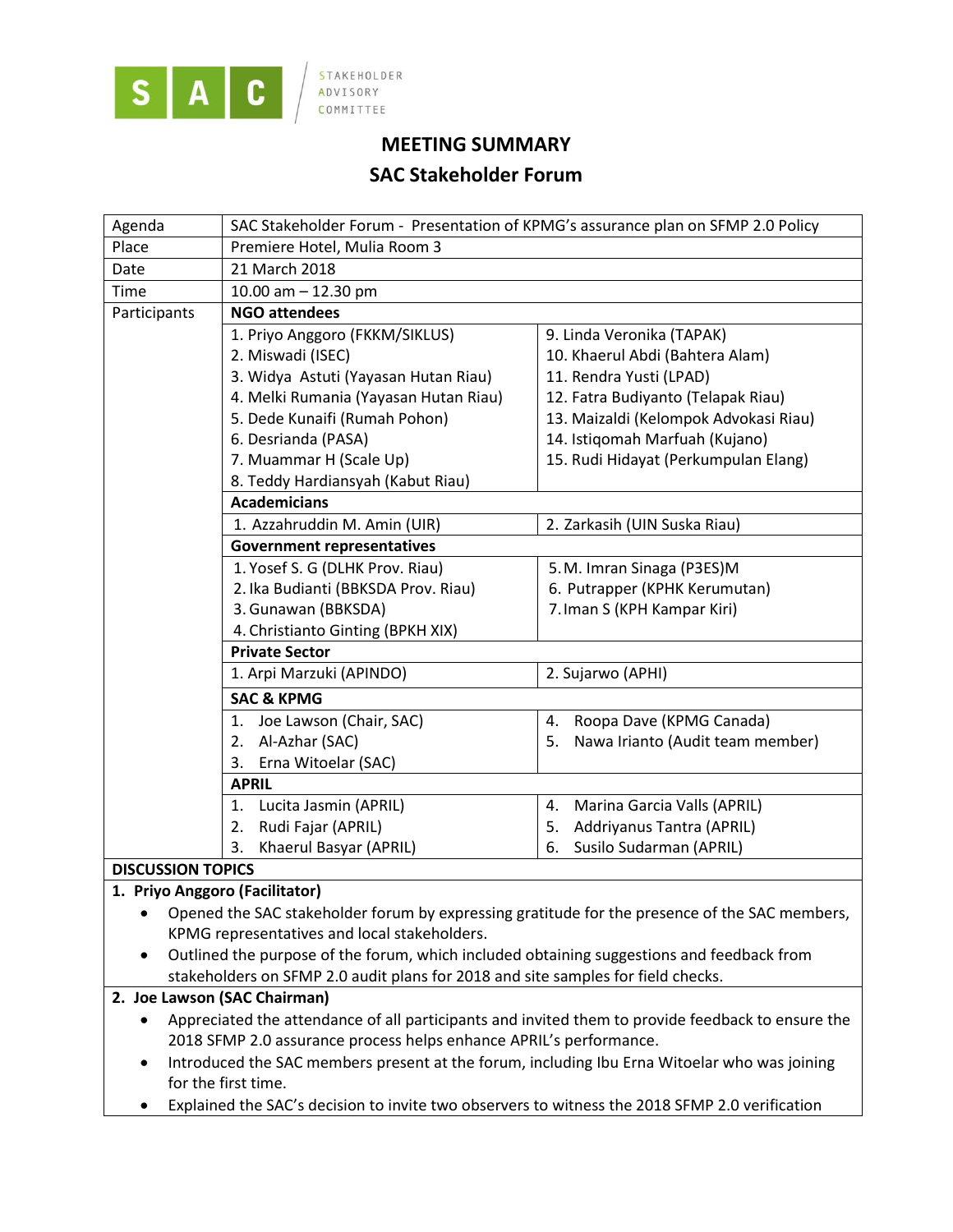

process, and clarified observers would be appointed by the stakeholder representatives present at the forum from among themselves.

## **3. Nawa Irianto (Audit team member)**

- Presented the objectives of the 2018 SFMP 2.0 assurance process, from identification of inspection priorities to sampling of operations to be visited, on-site verification activities, and report generation. Findings from this assurance process are to be presented at a future SAC stakeholder forum.
- The 2018 indicators were developed by the SAC with inputs from APRIL management, KPMG, the 2017 October public consultation, and the review of frameworks developed by SPOTT, WWF/RAN and other local NGOs.
- Announced a draft list of concessions / estates chosen for field visits, based on several criteria: volume of wood supplied, if and how recently visited by KPMG, land cover change detected from independent satellite data, changes in land claim status, media coverage, soil type, etc. The preselected concessions were: PT RAPP Estate Teso West and Baserah, PT Mitra Kembang Seleras, PT Nusa Wana Raya, PT Ekawana Lestaridharma, PT SRL IV Rupat, PT Adidno Hutani Lestari and PT Fajar Surya Swadaya.
- Explained that the focus of verification activities in these concessions is to confirm APRIL's data accuracy and completeness with regard to all social and environmental indicators.

| <b>Q&amp;A SESSION</b> |                                                                            |
|------------------------|----------------------------------------------------------------------------|
| M. Putrapper (KPHK     | Suggested the need for:                                                    |
| Kerumutan)             | an indicator for fauna data collection within concession areas.            |
|                        | data collected on a) potential areas of wildlife disturbance and b)        |
|                        | presence of human-wildlife conflict.                                       |
| Ika Budianti (BBKSDA   | Suggested that the audit team should collect data on flora and fauna       |
| Riau)                  | populations, especially for protected species.                             |
| <b>KPMG</b>            | Acknowledged the indicator list undergoes continuous improvement from      |
|                        | stakeholder input and recognized the value of these suggested additions.   |
|                        | Requested that any concrete information related to wildlife or protected   |
|                        | species be shared by stakeholders with them.                               |
| SAC                    | Explained that the SAC would accommodate suggestions and inputs from this  |
|                        | forum.                                                                     |
| Iman Sukandar (KPH     | Suggested:                                                                 |
| Kampar Kiri)           | that auditors should track the implementation of livelihood                |
|                        | plantations by APRIL.                                                      |
|                        | that the company increase efforts to resolve/end conflicts with            |
|                        | communities.                                                               |
| Miswadi (ISEC)         | Enquired:                                                                  |
|                        | whether the sampled locations include areas under partnership              |
|                        | schemes (social forestry program) inside or outside concessions.           |
|                        | how to build a fair partnership between the company and the                |
|                        | communities holding the license.                                           |
| M. Imran Sinaga (P3ES) | Suggested that indicators are developed for ecosystem services within      |
|                        | concessions, to assess protection and enhancement of carrying capacity and |
|                        | overall capacity of the environment.                                       |
| <b>KPMG</b>            | Will:                                                                      |
|                        | look at conflict resolution by APRIL, and examine compliance with          |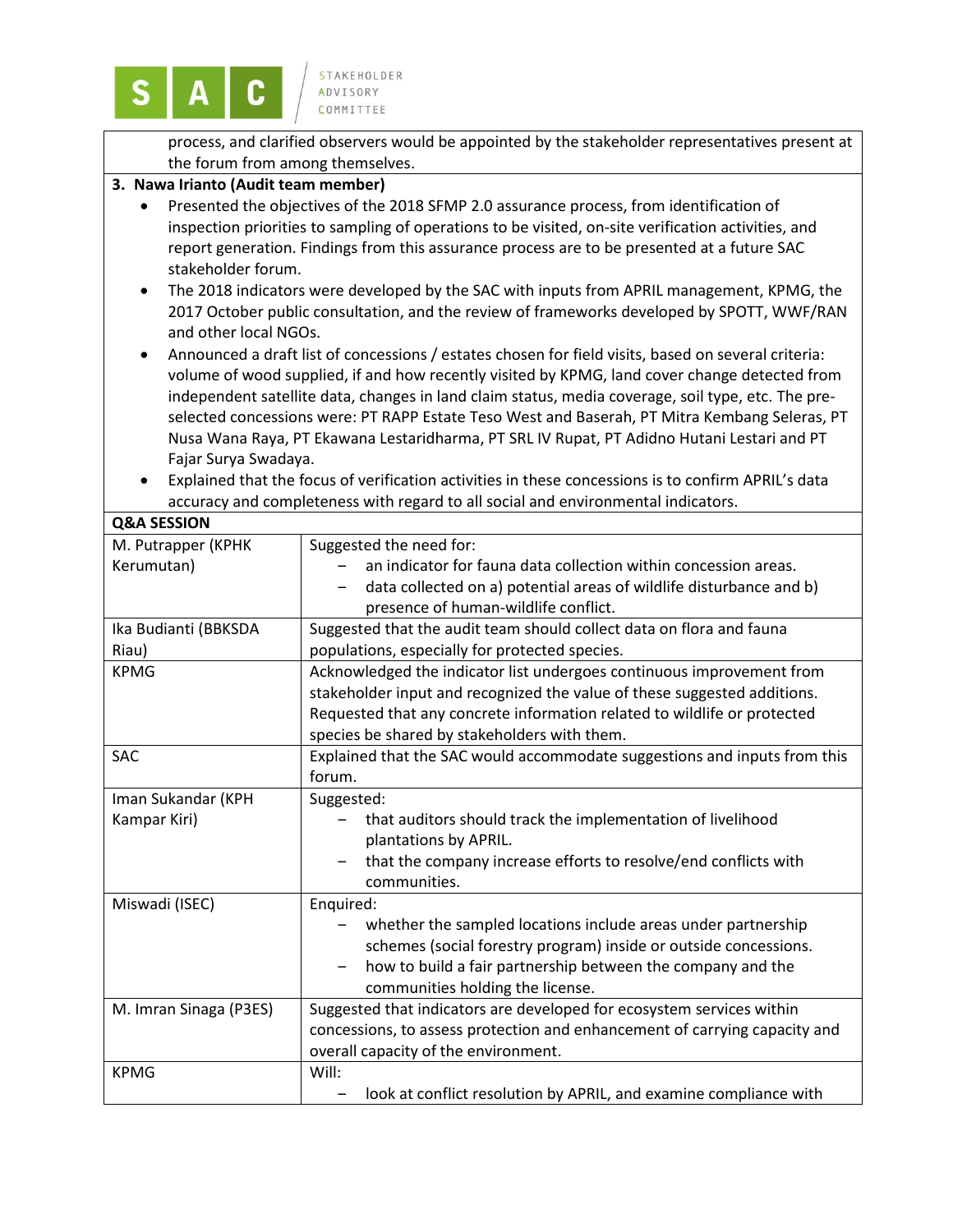

|                       | existing procedures.                                                           |
|-----------------------|--------------------------------------------------------------------------------|
|                       | conduct verification and incorporate findings in the assessment                |
|                       | report on any new areas under the social forestry program between              |
|                       | companies and communities.                                                     |
|                       | consider developing indicators related to ecosystems services in the           |
|                       | future.                                                                        |
|                       |                                                                                |
| SAC                   | Reiterated that grievances can be lodged through APRIL's public grievance      |
|                       | mechanism. The SAC continues to monitor APRIL's commitments in dealing         |
|                       | with received complaints.                                                      |
| Khairul Abdi (Bahtera | Asked whether the grievance mechanism has been thoroughly socialized           |
| Alam)                 | among communities.                                                             |
| <b>KPMG</b>           | Explained that during the previous assurance process KPMG found                |
|                       | opportunities for improvement with regard to socialization of the grievance    |
|                       | mechanism. During this audit, KPMG will again assess progress of awareness     |
|                       | of the mechanism.                                                              |
| Maizaldi (Kelompok    | Enquired about the number of villages that participate in APRIL's community    |
| Advokasi Riau)        | development program, and suggested that these programs should be tailored      |
|                       | to each village and consider the potential benefits / impacts to the           |
|                       | community.                                                                     |
| <b>KPMG</b>           | Explained that KPMG focuses on assuring quantitative indicators related to     |
|                       | APRIL's community development program. It is challenging to develop            |
|                       | indicators that assess the effectiveness or benefits of these programs but is  |
|                       | expected that APRIL will be able to better demonstrate the performance of      |
|                       |                                                                                |
|                       | their community development program in future years. A map of community        |
|                       | development spend will be included in the assurance report this year.          |
| Azharuddin M. Amin    | Enquired:                                                                      |
|                       | whether newly included indicators are modifications or additional              |
|                       | from pre-existing ones.                                                        |
|                       | commitment towards livelihood plantation is linked to regulations              |
|                       | and agreements with communities. How can livelihood plantations                |
|                       | improve the economy of local communities?                                      |
|                       | Suggested:                                                                     |
|                       | using landsat imagery to identify open areas under no active                   |
|                       | management to be used for establishment of social forestry programs            |
|                       | in cooperation with local communities.                                         |
|                       | that the company should use a tailored needs-based approach in                 |
|                       | designing community development programmes to ensure its                       |
|                       | outcomes are beneficial for communities.                                       |
|                       | APRIL could design a model of village program to be used as reference          |
|                       | for other villages.                                                            |
| <b>KPMG</b>           | Clarified that Indicators for the 2018 SFMP 2.0 assurance audit are additional |
|                       | to the already existing indicators.                                            |
| <b>APRIL</b>          | Stated:                                                                        |
|                       | —                                                                              |
|                       | APRIL is in a path of continuous improvement with regard to its                |
|                       | sustainability commitments.                                                    |
|                       | in relation to management of human-wildlife conflict, APRIL monitors           |